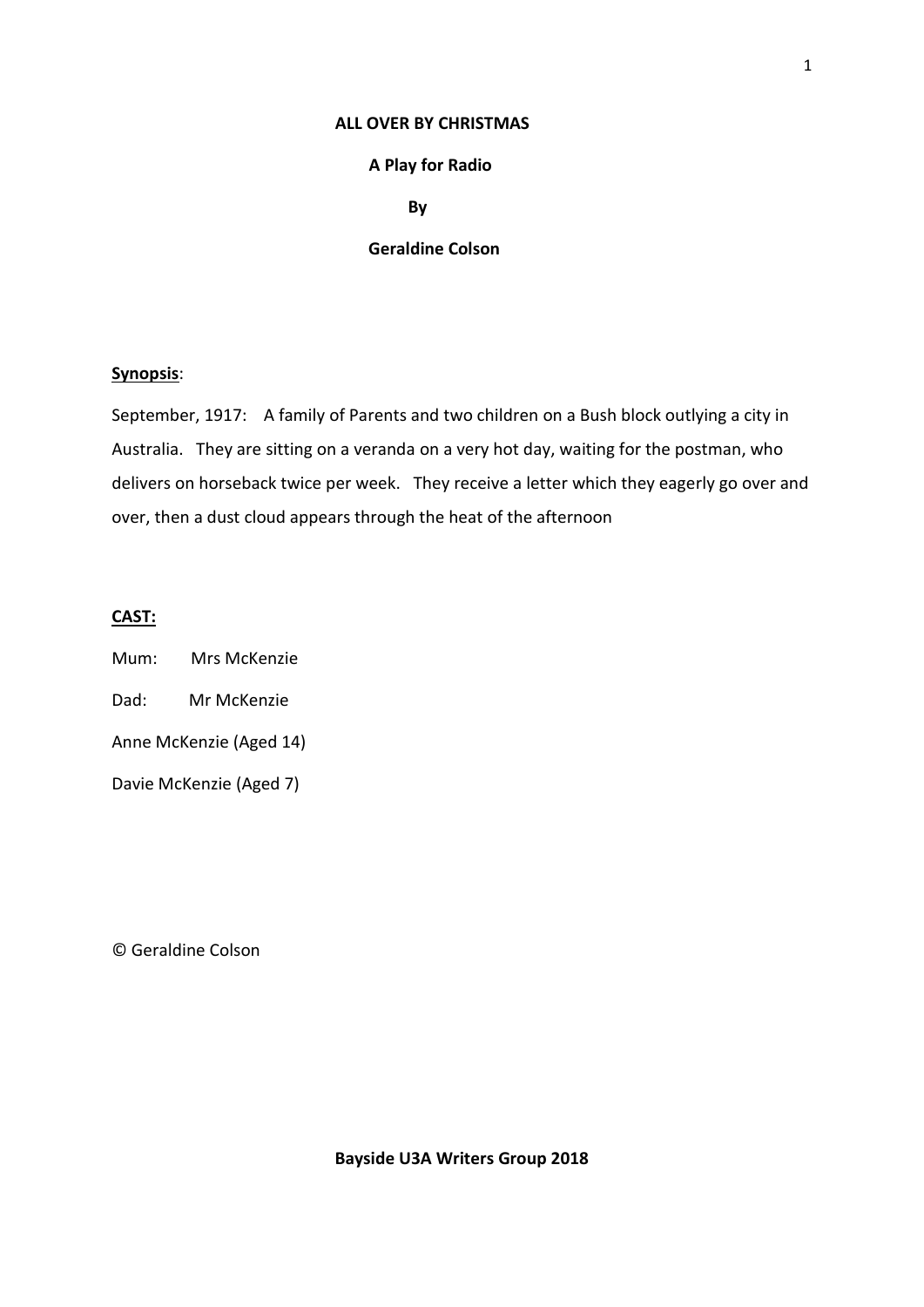# **'All Over by Christmas'**

| <u>AUDIO</u>  | Buzzing of flies, sound of wind in trees. Footsteps crunch over leaves      |
|---------------|-----------------------------------------------------------------------------|
| DAD:          | Here it is. Come and sit in the shade, children.                            |
| <b>MUM:</b>   | Oh, George, is it                                                           |
| DAD:          | Yes dear, sure is                                                           |
| <b>ANNE:</b>  | Hurray. Quick, Dad, What's he say.                                          |
| <b>DAVIE:</b> | Tell us, Dad.                                                               |
| DAD:          | Ok. Settle down.                                                            |
| <b>MUM:</b>   | Read slowly, George. We want to hear every word.                            |
| DAD:          | It's a long one, for him! Here we go. (Stilted Reading Voice) Ahem.         |
|               | "18 September, 1917. Dear Mum and Dad, Annie and Davie.                     |
|               | I hope you are all well, as I am".                                          |
| MUM:          | Thank God.                                                                  |
| DAD:          | Yes, good boy. Keeping his head down.                                       |
| <b>DAVIE:</b> | Go on, Dad. Where is he. Does he say?                                       |
| DAD:          | (Clears his throat) Right. (Reading Voice) "It's getting a bit hairy over   |
|               | here. Poor Jack Smith copped it last week. I keep my head down though".     |
|               | (ordinary voice) Ha, Ha. See, I told ya.                                    |
| <b>MUM:</b>   | Oh, it's too awful. I can't wait to hear from him, then I dread what he has |
|               | to tell us.                                                                 |
| <b>ANNE:</b>  | I know, Mummy. I feel proud he's doing his bit. But I wish he wasn't.       |
| DAD:          | (Reading Voice) "It's great to have such good mates, but hard to see them   |
|               | All the chaps from our district are OK so far."<br>go.                      |
| <b>MUM:</b>   | I'll see Mrs. Williams and Betty Jennings at the market tomorrow. I can let |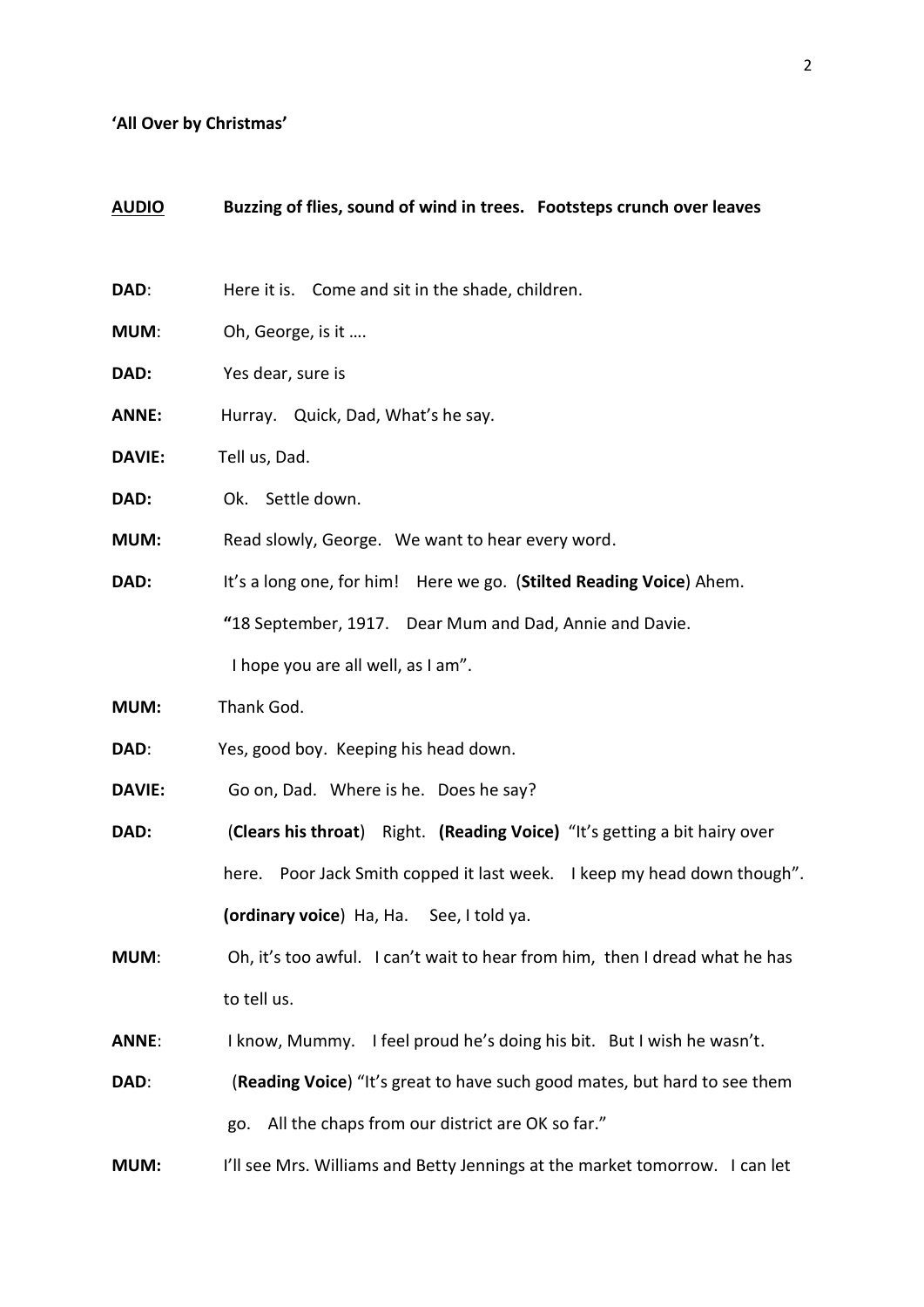them know we've had news.

- **DAD:** Yes, mother. Swapping news makes the waiting a bit easier. (**Clears throat**) **(Reading Voice)** "We're not doing much at present. We go weeks with no action.Then, suddenly everything goes haywire. It sure is different to farming, Dad. Hard to get a good rhythm. We have all had a bit of flu, what with all the mud and it's getting colder. Tell Mum I've still got my camphor and I wear my flannel under my singlet. "
- **MUM**: Oh, good boy.
- **DAVIE:** Has he seen any Huns?
- **MUM:** Davie, I told you we don't use those names here.
- **DAVIE**: That's what we call 'em at school, Mum. We have games at playtime and kill all the Huns.
- **MUM**: You see what happens, Dad? How can we teach our children to respect life?
- **DAD:** Hush, Mother. We're at War. We have to tolerate all the jingoism. I wish I was young enough to go …
- **MUM**: And then where would we be
- **ANNE:** Read the letter, Dad!
- **DAD:** Yes, yes (**reading voice**) "It's not all bad. When we get parcels from home, we all have a good Time. We pass stuff around to our mates and have a good laugh. Three times a week we get a tot of rum. Good times with good mates. Thanks for the socks and fruit cake, Mum. They make a change from the hard Tack. Annie, that scarf is terrific. I'm wearing it all the time now."
- **DAVIE**: Where is he, Dad? Is he in France?

**ANNE**: Does he mention Johnnie Armstrong?

**DAD:** Hold on, hold on, let's hear what he has to say. (Reading Voice)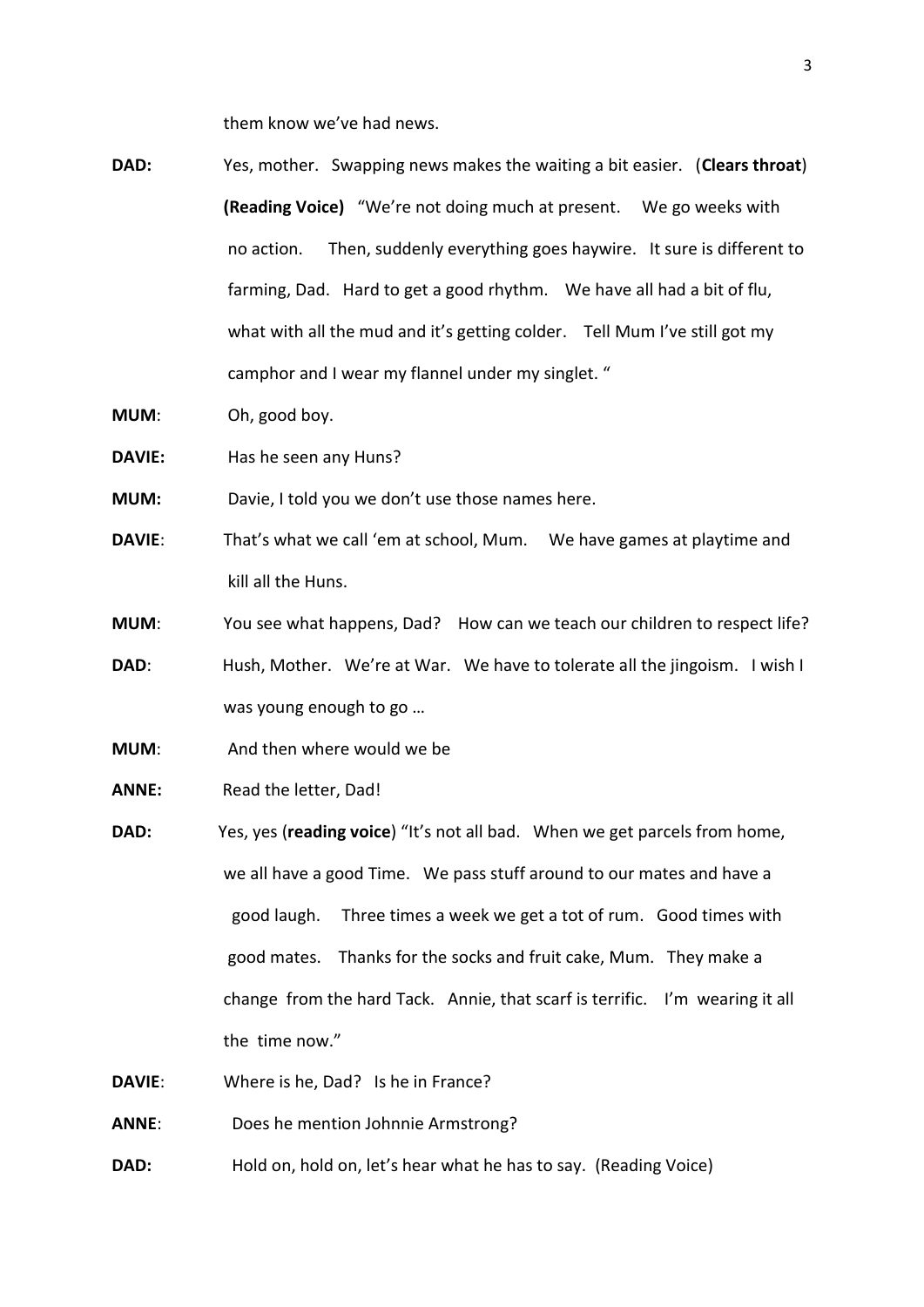"Sometimes it gets hard, sitting in the dugout. It gets gloomy and all I can think about is blue sky and brown paddocks and the horses. And all of you of course".

**MUM:** Oh, my poor baby

**DAVIE:** Big baby, Mum. He was bigger than Dad when he left.

**ANNE:** He's just sad that he's so far away. I wish ... Oh, (she starts to cry softly)

**MUM**: It's a sacrifice we all have to make, dear.

**DAD:** Yes, we have to support the Old Country. Our boys are young and fit and ready to do their best.

**DAVIE:** Go on, Dad!

**DAD:** Where was I? Oh Yes, (**reading voice**) "We might be moving on soon. They don't tell us where. We just get orders and pack up and move on. There is talk that we'll be heading home before long. We are all hoping it Will be over by Christmas. How are the dogs? Make sure you keep the chaff up to the Bay Mare, Davie. I want good, strong foals from her when I get back. I'll be good and ready to get stuck into the ploughing next season. You better keep everything up to scratch, Dad. I'll be home before you know it".

**MUM:** He sounds hopeful, Dad. Betty Jennings swears her Henry was told it's only months now.

**DAD**: We can only hope, Mother. Now, let's see **(reading voice**) "Well, I guess I Had better close now. The light is going and it is getting hard to write. Just heard from down the line that Hamish has copped it too. Not sure how bad. Well, I just have to keep going and look forward to the day I walk back down that drive and see all of you sitting on the veranda. Make sure you send more fruit cake, Mum. Regards from your loving son and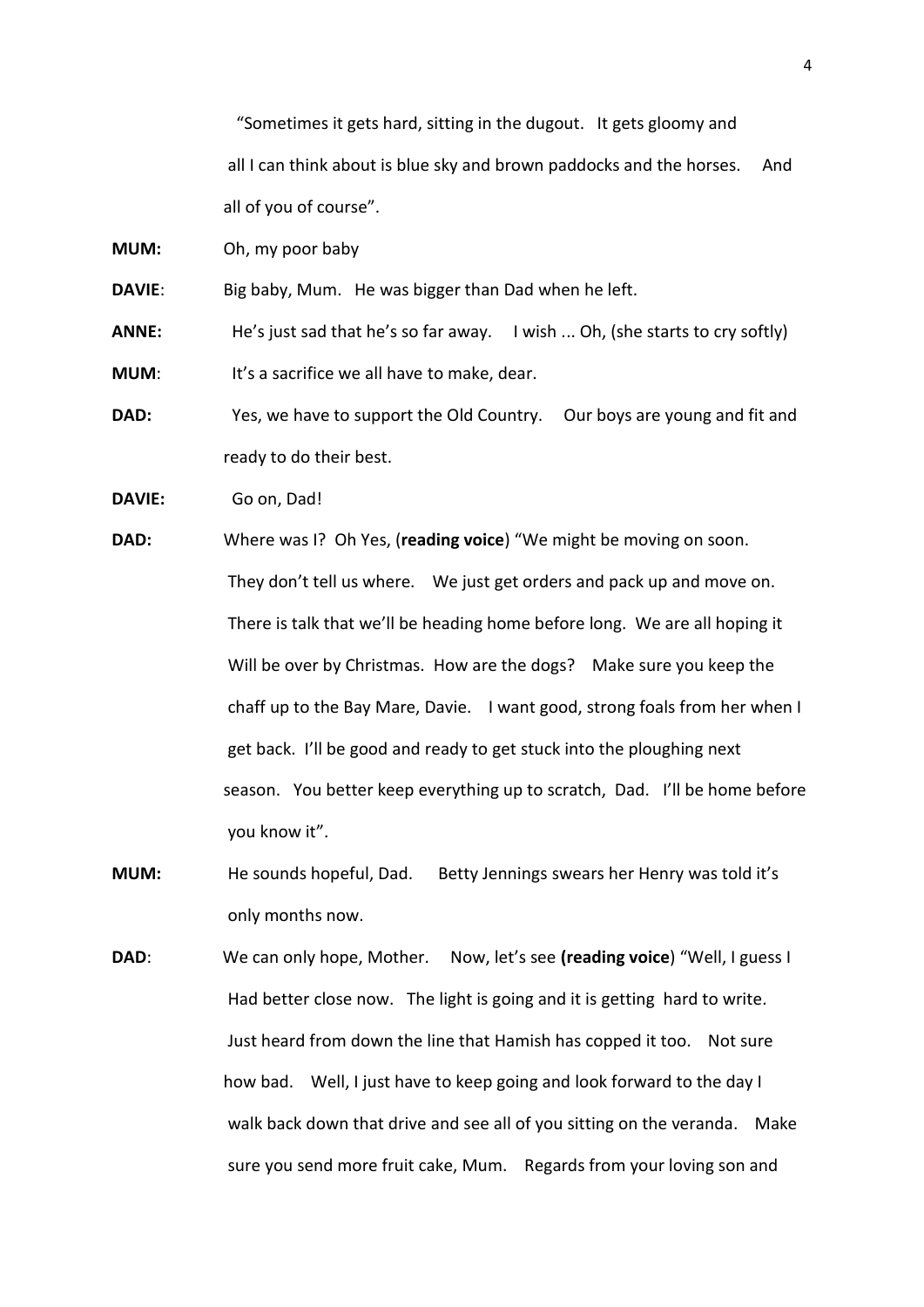brother, JIM."

# (**Silence for a few seconds, except for Mum sniffing, Dad clearing his throat, and Annie crying softly)**

| <b>MUM:</b>    | (Sniffing) I'd better get on and bake that cake.                                |
|----------------|---------------------------------------------------------------------------------|
| <b>ANNIE:</b>  | I'm glad he didn't mention Johnnie Armstrong.                                   |
| DAD:           | Sad about Jack Smith and Hamish. Great to hear it will be over soon.            |
| MUM:           | It's strange, I want so much to know what is happening, whether he is suffering |
|                | and just how bad it is over there. But then I don't want to know too much.      |
|                | Of course he only tells us the half of it, but he does sound cheerful.          |
| <b>DAVIE:</b>  | I wish he'd tell us more about the fighting and how he mows 'em down.           |
| <b>ANNIE:</b>  | Oh, shut up, Davie.                                                             |
| DAD:           | (Cheerfully) Well, that was a nice break. Have to get going. Work to do.        |
|                | Annie, you'll have time before dark to give the Bay mare a run.                 |
|                | Davie, you come with me. Pigs to feed.                                          |
| <b>ANNIE:</b>  | Ok, Dad.                                                                        |
| <u> AUDIO:</u> | Sounds of farm and/or gentle music for few seconds                              |
| DAVIE:         | Hey Dad, look at that dust up the road.                                         |
| DAD:           | Where? Oh yes. Looks like a car. Must be old Reilly, he's the only one          |
|                | round here with a motor-car.                                                    |
| <b>MUM:</b>    | And doesn't Ma Reilly let you know.                                             |
| DAD:           | That's a lot of dust for his old rattler.<br>Hello.                             |
| DAVIE:         | It's a big car.                                                                 |
| DAD:           | Ah  you two just sit on the veranda. I'll go down and<br>Mmmmm.                 |
|                | meet them.                                                                      |
| <b>MUM:</b>    | Who is it, Dad?                                                                 |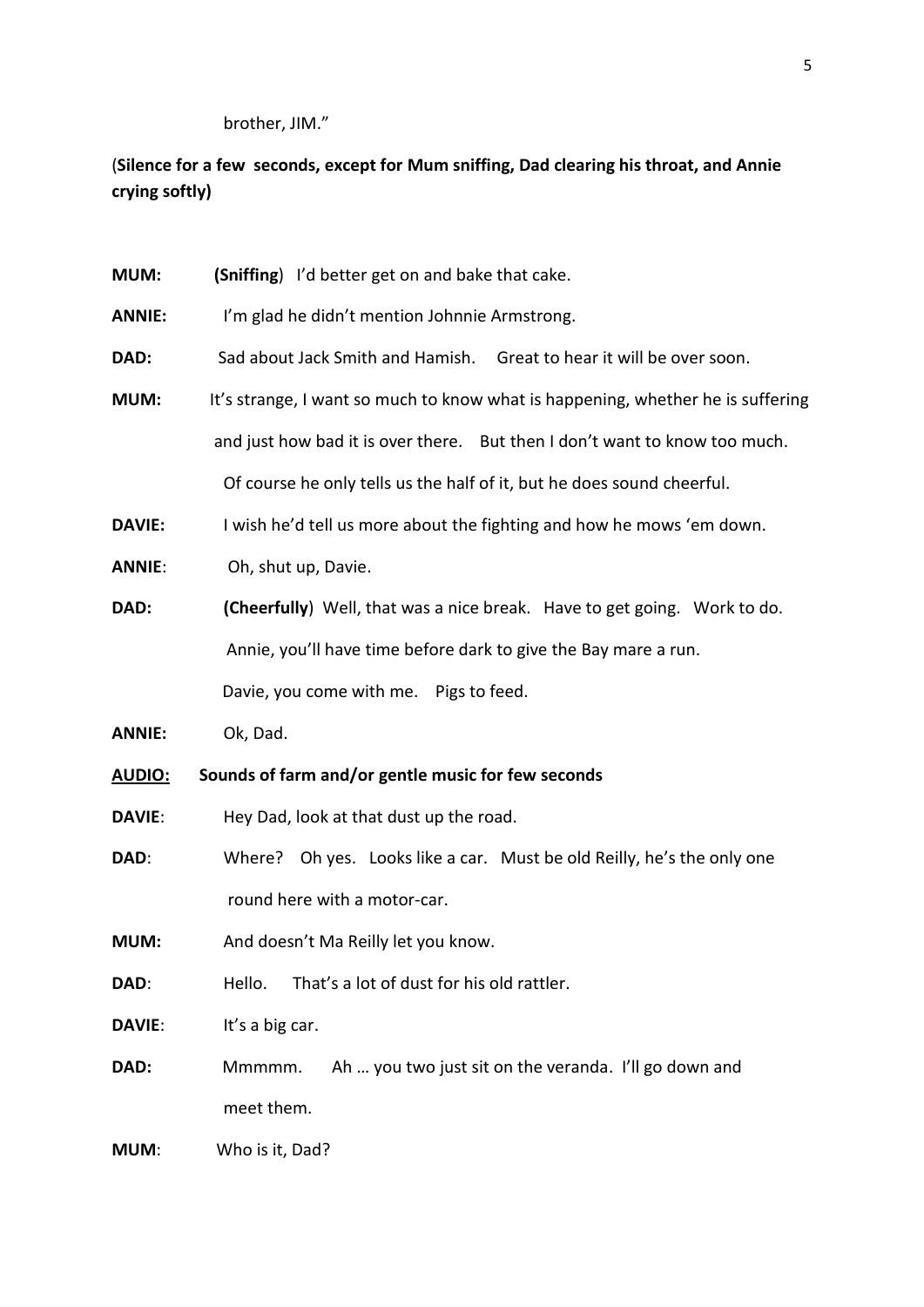# **DAVIE:** Is it the policeman?

|                                     | AUDIO Old car brakes stopping in background. Car door and footsteps.  |  |
|-------------------------------------|-----------------------------------------------------------------------|--|
| DAD:                                | Can I help you?                                                       |  |
| <b>MAN:</b>                         | Mr. McKenzie?                                                         |  |
| DAD:                                | That's me.                                                            |  |
| <b>MAN:</b>                         | Uh. My name is Davies. I'm the new Postmaster.                        |  |
| DAD:                                | $Ye - es?$ We got our mail this morning???                            |  |
| <b>MUM</b>                          | What is it, Dad. Oh, Hello. I think I've seen you in the post office. |  |
|                                     | Mr Davies, isn't it?                                                  |  |
| MAN:                                | I'm so sorry, Mrs. McKenzie                                           |  |
|                                     | MUM: (Catching breath. Voice Rising) Oh George. Oh No.<br>No.<br>NO.  |  |
| DAD:                                | (weakly) We just got a letter                                         |  |
| <b>MAN:</b>                         | I brought the telegram in person. We got it today. We always          |  |
|                                     | Uh  we try to deliver in person to show our respect.                  |  |
| <b>MUM:</b>                         | (Wailing softly) Oh. No. When  Oh my Jamie                            |  |
| <b>MAN:</b>                         | Here 's the telegram, Mr McKenzie                                     |  |
| <b>DAVIE:</b>                       | (starting to cry) What is it, Dad                                     |  |
| (AUDIO) Sound of footsteps running. |                                                                       |  |
| <b>ANNIE:</b>                       | What's happened?                                                      |  |
|                                     | MUM: (CRYING) Read it out, Dad. Read it out to us.                    |  |
| <b>DAVIE:</b>                       | (crying) Mum. Mum! What's the matter?                                 |  |
| DAD:                                | (slowly) I don't believe it. I don't believe it.                      |  |
| <b>ANNIE:</b>                       | Oh no, not Jimmie. Not Jimmie. Oh no (starts crying softly)           |  |
| MAN:                                | Would you like me to go  or  can I read it for you?                   |  |
| DAD:                                | (WEAKLY) Yes, mate, please.                                           |  |